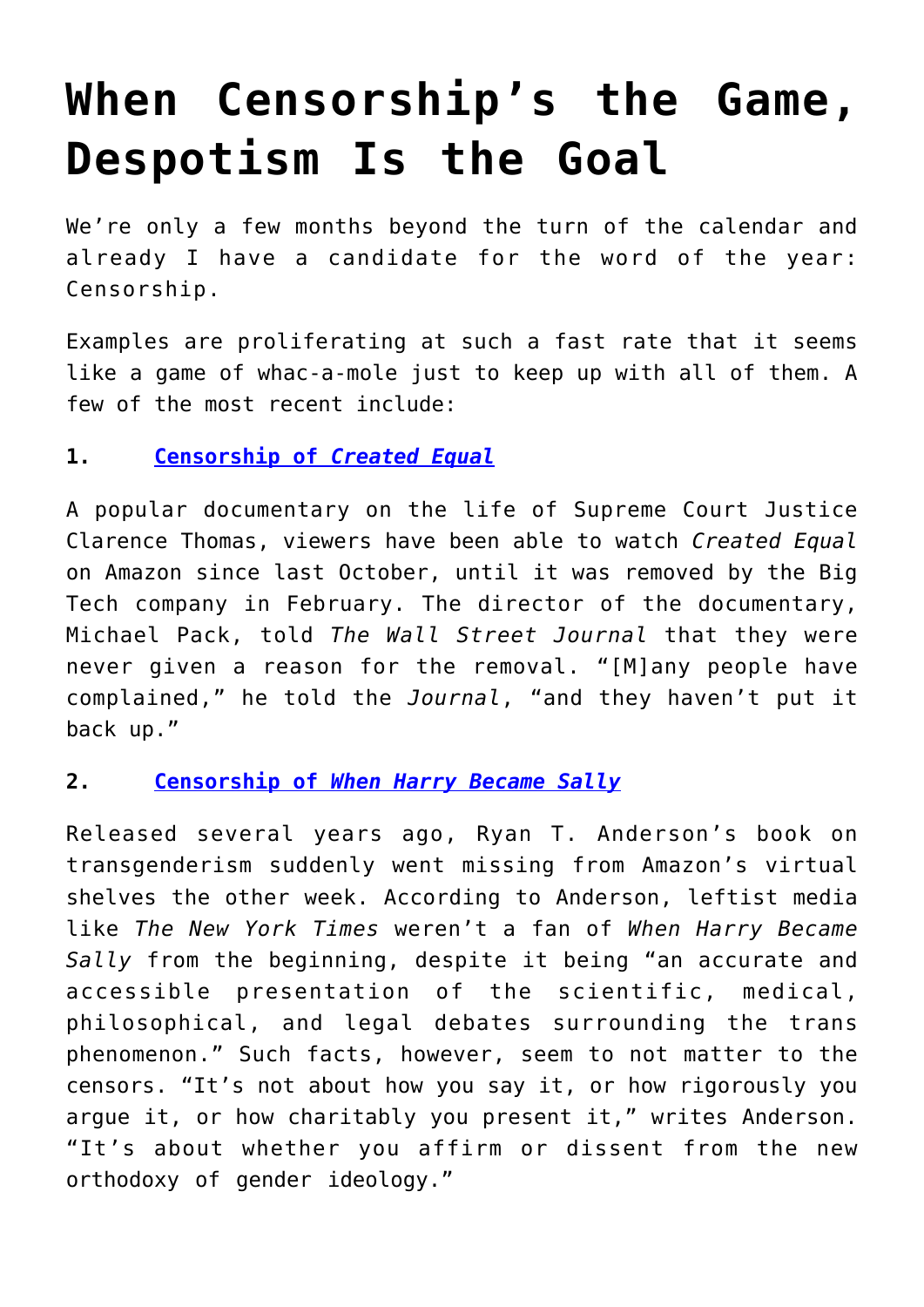## **3. [Censorship of Trump's CPAC Speech](https://alphanewsmn.com/youtube-suspends-alpha-news-account-for-publishing-trump-speech/)**

Last Sunday President Donald Trump gave a popular speech to individuals gathered together at CPAC. News organizations across the country streamed the event and posted it on YouTube for later viewing and now some are paying the price. The [speech has been removed](https://www.thegatewaypundit.com/2021/03/youtube-deletes-copies-president-trumps-cpac-speech-suspends-rsbn-two-weeks/) from YouTube channels of networks such as Fox and ABC, while other news organizations—such as Right Side Broadcasting and *[Alpha News](https://alphanewsmn.com/youtube-suspends-alpha-news-account-for-publishing-trump-speech/)*—have been temporarily suspended from YouTube for daring to post the speech.

As such examples continue to mount, one has to wonder what censors are so scared of that they would want to make such content disappear. One also wonders if said censors are thinking very clearly, for the more one censors, the more that censored message will spread and gain favorability.

Alexis de Tocqueville noted this principle in his famous work *[Democracy in America.](https://www.gutenberg.org/files/815/815-h/815-h.htm#link2HCH0026)* "If you establish a censorship of the press," Tocqueville wrote, "the tongue of the public speaker will still make itself heard, and you have only increased the mischief." He goes on to say:

*The powers of thought do not rely, like the powers of physical strength, upon the number of their mechanical agents, nor can a host of authors be reckoned like the troops which compose an army; on the contrary, the authority of a principle is often increased by the smallness of the number of men by whom it is expressed.*

In other words, those who feel their writings, opinions, and other published works are like David against the Goliath of mainstream media and Big Tech can actually take heart in such a dire situation, for the more their views are stamped out, the more their ideas spread.

Yet Tocqueville concedes that there is a way to kill the liberty of the press. The "liberty of discourse" must be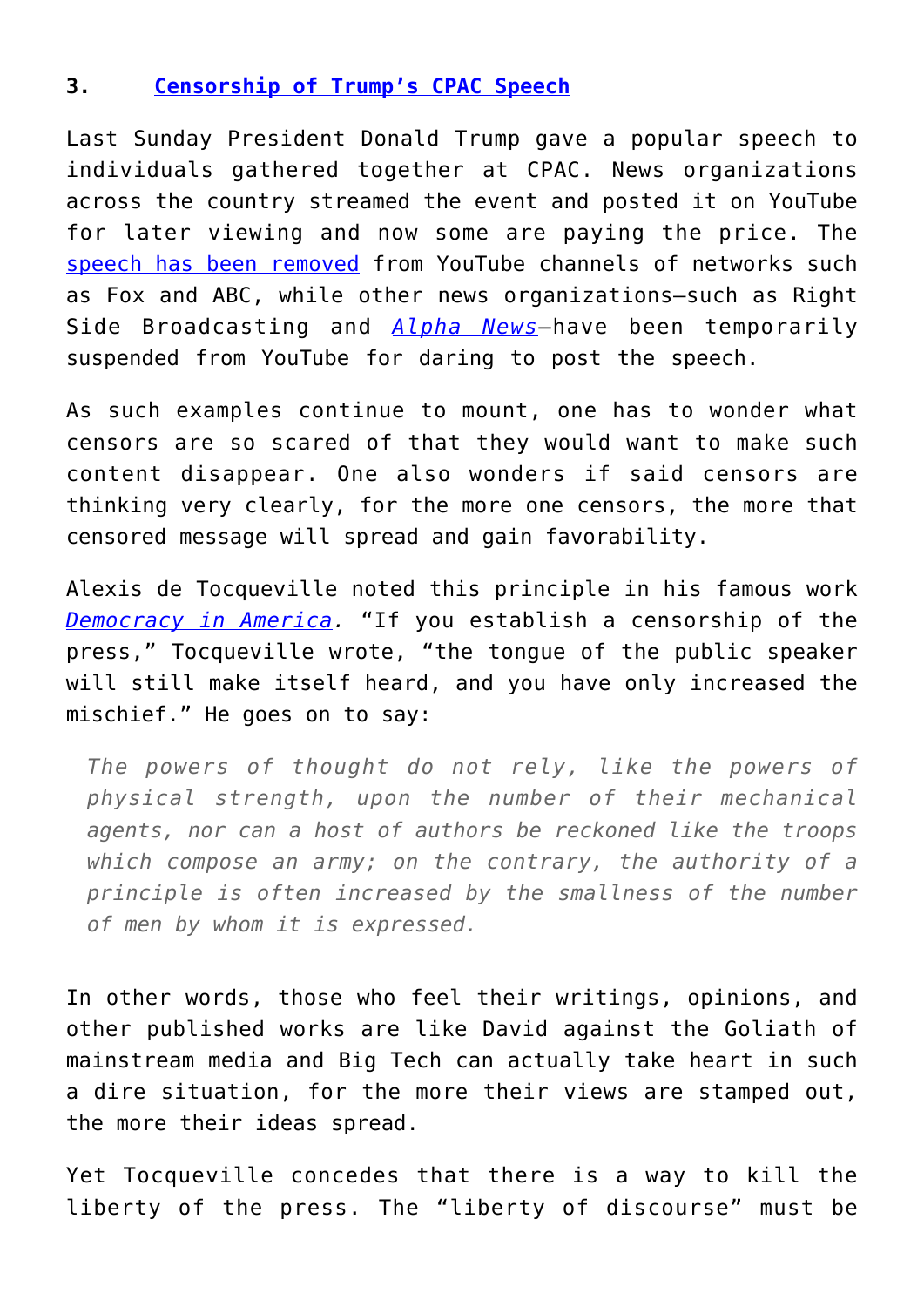destroyed as well, but those who would do so do it at the risk of bringing the population under the risk of a cruel and authoritarian leader:

*The liberty of discourse must therefore be destroyed as well as the liberty of the press; this is the necessary term of your efforts; but if your object was to repress the abuses of liberty, they have brought you to the feet of a despot. You have been led from the extreme of independence to the extreme of subjection without meeting with a single tenable position for shelter or repose.*

"But destroying the liberty of discourse and setting up a despot is exactly what the goal seems to be in our current state!" I can almost hear you exclaim.

Very true. That seeming to be the case, our mission then must be to encourage the liberty of discourse at every turn.

That can be a challenge, especially when it seems like one is a lone voice amidst the cacophony of "wokeness" that pops out from around every corner. But can you raise questions? Can you engage in discussion with your friend, neighbor, or relative, discussing ideas that may be uncomfortable or politically incorrect? Can you do so not in a mean or demeaning way, but in an eager and interested fashion? Can you share information on social media, through email, and via other venues not with the goal of engaging in ad hominem arguments, but in a way which encourages others to think and grow?

The fact is that many of us are afraid of even raising sensitive issues because we're worried such discussions will devolve into heated arguments or even get us canceled.

We must get beyond that fear. If we don't, then we will most certainly continue down the path of a suppressed press and suppressed discourse, eventually finding ourselves at "the feet of a despot."